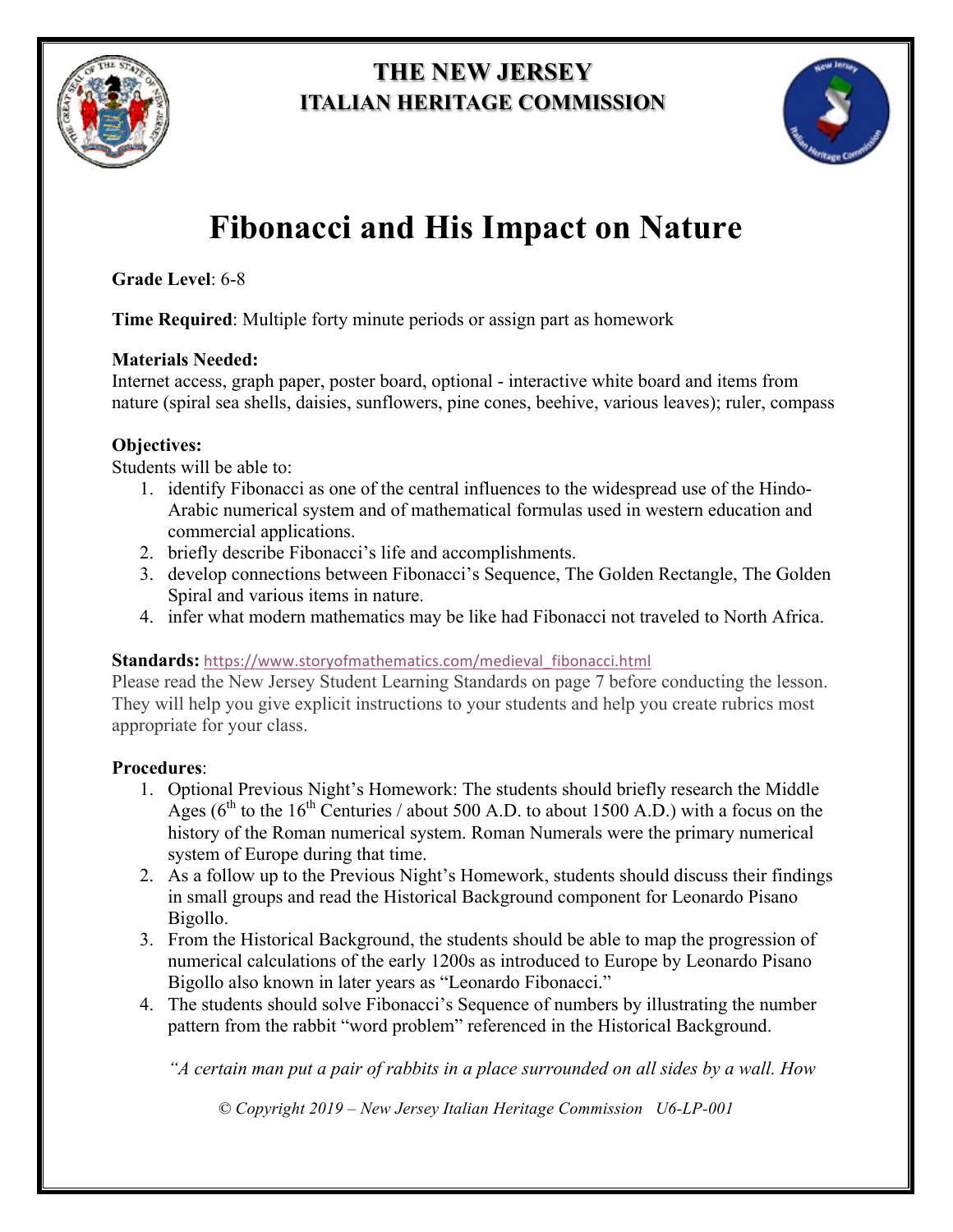*many pairs of rabbits will be produced in a year, beginning with a single pair, if in every month each pair bears a new pair which becomes productive from the second month on?"*

- 5. The answer to this problem creates a sequence of numbers. Students should identify and understand the calculation to achieve the sequence. This pattern is later called the Fibonacci Sequence.
	- a. 0, 1, 1, 2, 3, 5, 8, 13, 21, 34, 55, 89, 144…
- 6. The students should draw connections (through research) of how Fibonacci's number sequence is also prevalent in geometric terms.
	- a. The students should experiment with Fibonacci numbers and how they connect to squares of a geometric pattern. This is called the **Golden Rectangle**.
		- i. The ratio for a Golden Rectangle is  $\frac{1+\sqrt{5}}{2}$ , or approximately 1.618.

Students can create true Golden Rectangles using graph paper, a ruler, and a compass. They can then divide this first rectangle, creating new ones.

ii. Students and/or the teacher can consult the following website for assistance: http://jwilson.coe.uga.edu/emt669/student.folders/may.leanne/leanne's%20page/g

olden.ratio/golden.ratio.html

iii. Students can also approximate the Golden Rectangle using graph paper. Using a poster board, graph paper, white board, or interactive white board, the teacher should illustrate how the Fibonacci numbers indicate how to multiply a simple 1x1 square.

1. 1x1, 2x1, 3x2, 5x3, 8x5, 13x8, 21x13, 34x21…

- 2. As they construct rectangles, have students calculate the ratios of the sides:
	- a.  $1x1=1$ ;  $2x1=2$ ;  $3x2=1.5$ ;  $5x3=1.667$ ; etc.
	- b. Notice how, as the rectangles get larger, the ratio gets closer to the Golden Ratio.
		- i. Students can calculate the ratios of large rectangles to prove that the Golden Ratio is the limit of the Fibonacci rectangles.
	- c. For a visual of this, see:
		- http://math.rice.edu/~lanius/Geom/building.html
- iv. The students and/or teacher may wish to refer to the following website or others similar to provide a visual of the Golden Rectangle. http://jwilson.coe.uga.edu/EMT668/EMAT6680.2000/Obara/Emat6690/Golden %20Ratio/golden.html

http://www.mathopenref.com/rectanglegolden.html

http://www.miniwebtool.com/golden-rectangle-calculator/

- b. Once the above task has been completed, the students may explore how to create the **Golden Spiral** within the Golden Rectangle.
	- i. The Golden Spiral can be created by first using the Fibonacci sequence to create the Golden Rectangle.

Page **2** of **7**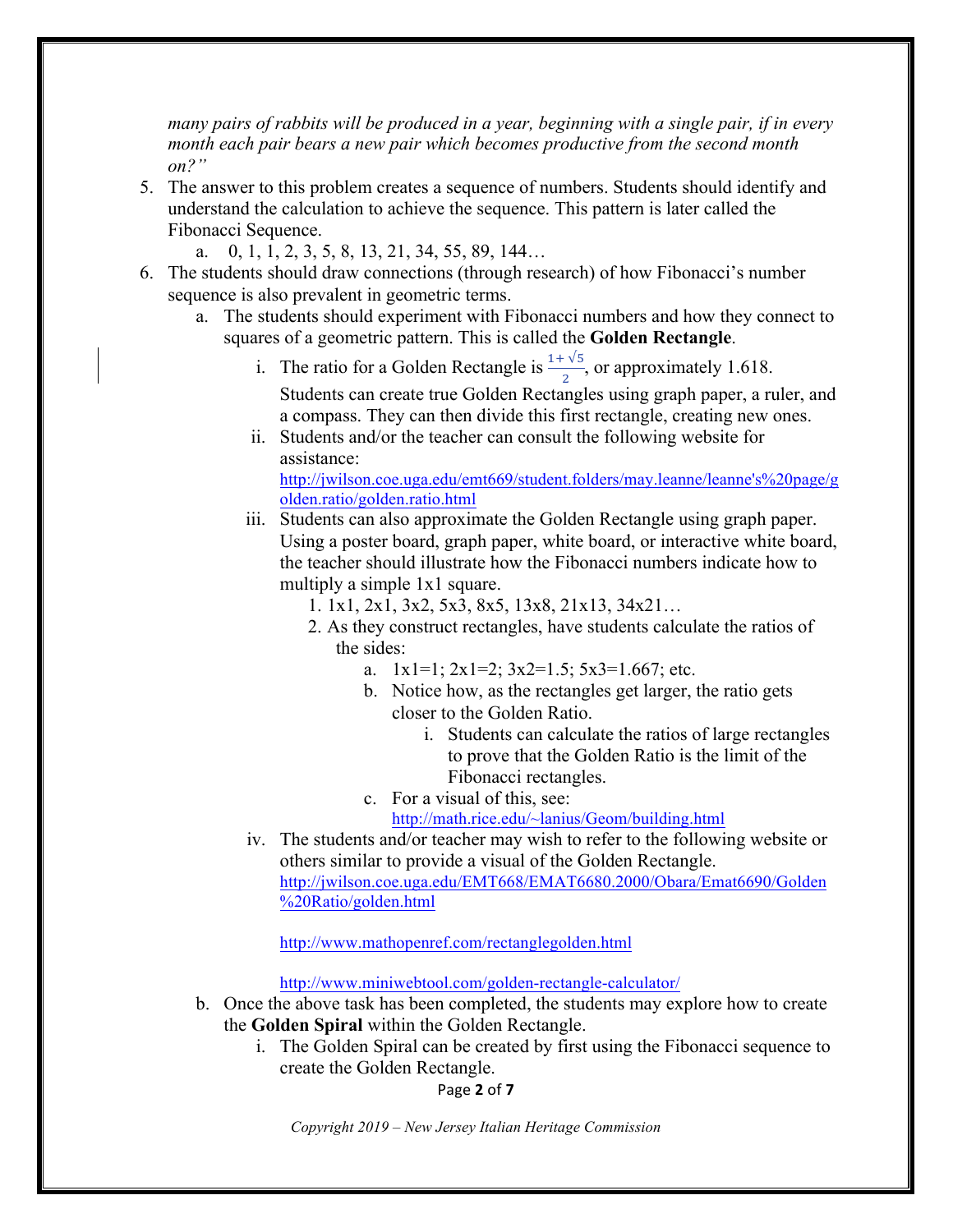- ii. The spiral can be drawn by beginning either in the smallest square of the rectangle. Begin your drawing point in the top corner of the square. Draw a smooth continuous arc through each addition square connecting its opposing corners until you reach the largest and outer most square of the Golden Rectangle.
- iii. Explain to the students that this spiral can be seen in many items within nature, for example a nautilus (sea shell). The students may wish to view a picture of this type of sea shell via internet and highlight the spiral using possibly a computer or interactive white board. If available, students may examine real sea shells.
- iv. The students may then try to create the Golden Spiral on their own using paper/pencil or computer soft ware.
- v. For further information and a visual direction on the Golden Spiral, refer to the following website or others that are similar using internet resources.

http://jwilson.coe.uga.edu/EMT668/EMAT6680.2000/Obara/Emat6690/G olden%20Ratio/golden.html

http://www.goldennumber.net/spirals/

https://www.wikihow.com/Draw-the-Golden-Spiral

- 7. The students should begin to make the connection of these patterns to various aspects of nature as given below. Identify the Fibonacci sequence, the Golden Rectangle or Golden Spiral.
	- a. The teacher may illustrate these patterns together as a class via interactive white board or by putting students into small groups to illustrate one pattern. The teacher may have the students use poster board or graph paper to illustrate.
	- b. Students may complete the following assignment either with or without any help from internet research as the teacher determines. Examining sunflowers, daisies, bee hive, pine cones or various leaves would connect to various learning modalities and aid in student comprehension.
		- i. Honeybee Hives
		- ii. Student Family Trees
			- 1. How many children, over the course of a few generations, could an initial set of parents produce?
		- iii. Petals on a Flower
			- 1. Most species of daisies have a total of 34, 55 or 89 petals. (Fibonacci numbers)
			- 2. Using the Fibonacci Sequence beginning with 3, identify various types of flowers that have the same number of petals as a Fibonacci number.
		- iv. Pine cones
		- v. Leaf arrangements

Page **3** of **7**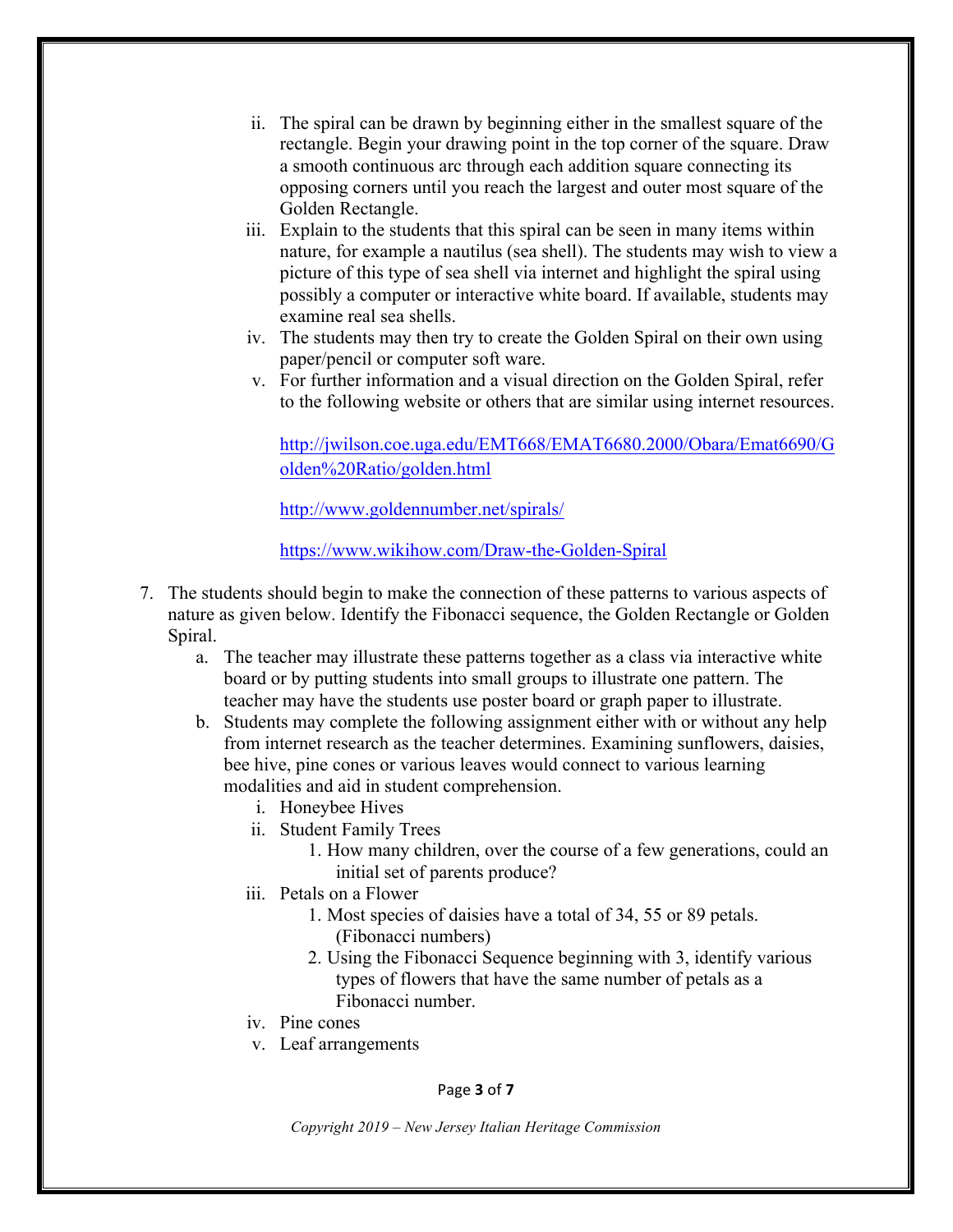- 1. Is it more common to find a three or four leaf clover? Why? Are you familiar with the legend of the four leaf clover? How does the legend connect to Fibonacci?
- c. Suggested internet resources:
	- i. https://www.livescience.com/37704-phi-golden-ratio.html

https://www.britannica.com/science/golden-ratio

https://www.omnicalculator.com/math/golden-ratio

ii. The Fibonacci Series –Applications – Nature https://www.simpleway2code.me/2018/11/series-of-fibonacci-and-primenumbers.html

https://www.tutorialgateway.org/python-fibonacci-series-program/

d. As a class, share and discuss your findings.

#### **Homework/Assessment:**

Students should create a brief writing response to one of the following:

- 1) Describe Fibonacci accomplishments and how he impacted modern society. What do you think mathematics would be like today for students had Fibonacci not traveled to North Africa and shared his findings?
- 2) Describe how nature follows various patterns or sequences. Why do you think this is so?

Page **4** of **7**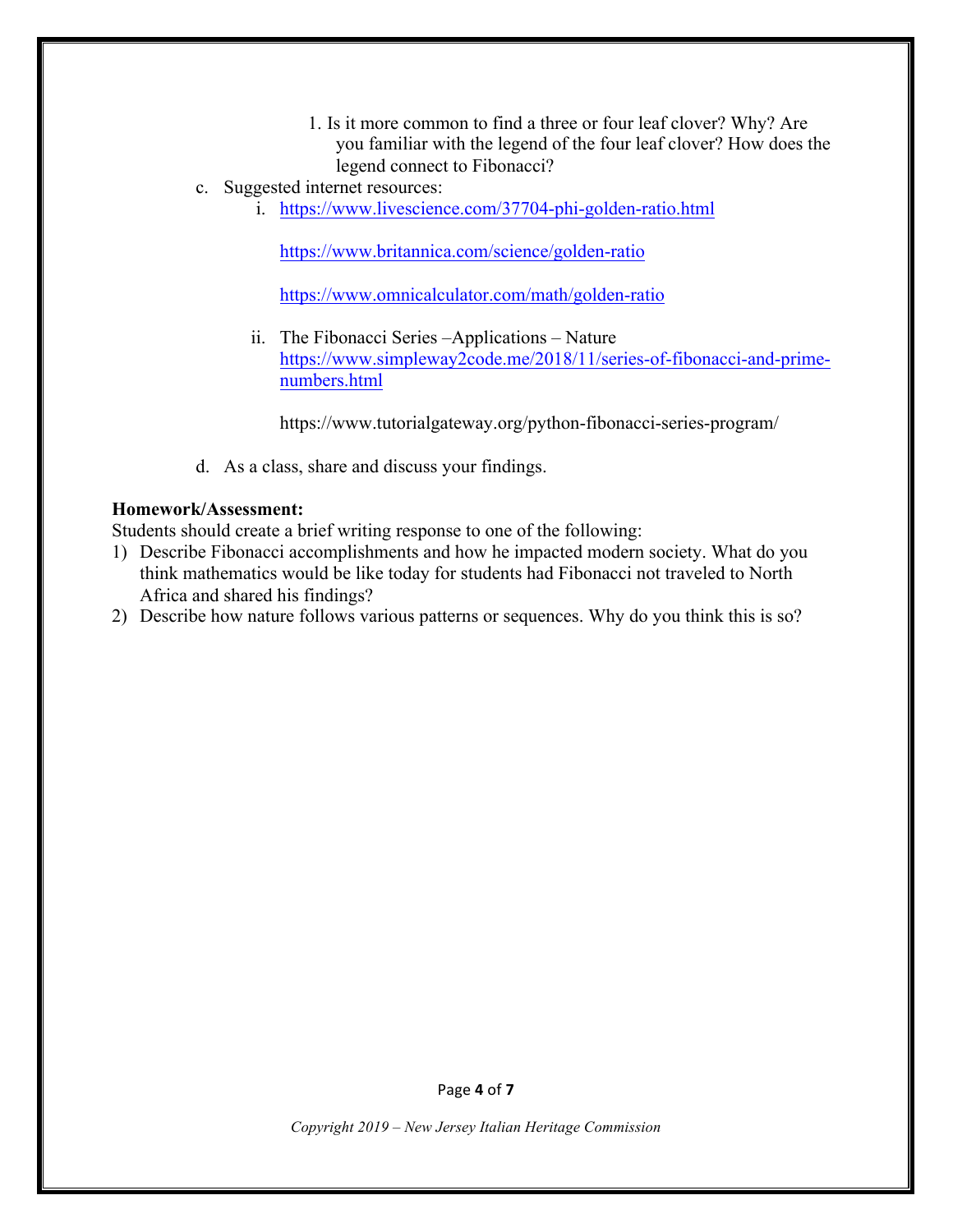# **Historical Background**

The twelfth century, also known as the 1100s or the High Middle Ages, was a lively period in European history, notably for the rise of universities, and the contributions of Italian maritime republics like Genoa, Pisa, and Amalfi.

Leonardo Pisano Bigollo, "Fibonacci," has been referred to as the most advanced and talented mathematician of the Middle Ages. He is credited for inspiring the wide-spread use of the Hindo-Arabic number system throughout Europe. He was believed to have been born sometime between 1170 A.D. and 1175 A.D. in the Republic of Pisa, now a part of modern day Italy. Some historians believe the last name "Bigollo" was used as a nickname and may mean "traveler" or "good-for-nothing." It has been suggested by historians that perhaps some people of Bigollo's day believed this meaning suited him well. He was indeed a world traveler with his father, (Guglielmo Bonacci, an important trade ambassador), but also immersed himself in the study of arithmetic, which many considered to have no practical value. The name "Fibonacci" was not given to him until centuries after his death by Guillaume Libri. The nickname was formed from his father's name and the Latin root "filius Bonacci" meaning "son of Bonacci." Fibonacci is also known as Leonardo of Pisa, Leonardo Pisano, and Leonardo Bonacci.

As a young boy, Fibonacci traveled to join his father in Bugia, North Africa, which is present day Bejaia, Algeria. His father had been appointed to serve as a public notary on behalf of the Republic of Pisa. It was there that Fibonacci was educated by the Moors, who were an Arabic society of nomadic people. As a citizen of Latin speaking society, he was familiar with using the Roman numerical system which used letters that correlated to specific values. Through his education and many encounters with merchants in Bugia, Fibonacci was introduced to the "Hindo-Arabic" system of numerals. This system is based on nine digits,  $1 - 9$ , zero and a decimal system whereby introducing a place value system. Fibonacci soon realized the value of this new system. It had fewer numerical symbols and made the calculation process more efficient and accurate than using the Roman numeral system.

Upon his return to Pisa, Fibonacci shared the concept of this new Arabic or "Indian" numerical system with society by authoring *Liber abbaci* in 1202 as Leonardo Pisano. *Liber abbaci* can be translated as "Book of Calculations" or "abacus." In this text, he provided a detailed explanation of algebraic theory. Merchants and other members of society, who frequently used accounting, also recognized the advantages of the Hindo-Arabic numerical system. In his book, Fibonacci posed mathematical questions, what students today might consider word problems. One of which inquires, *"How many pairs of rabbits will be produced in a year, beginning with a single pair, if in every month each pair bears a new pair which becomes productive from the second month on?"* The answer to this problem creates a sequence of numbers which is later called the Fibonacci Series. The sequence is unending. The key to this sequence is adding the two previous numbers to achieve the next. In his book, Fibonacci explains in depth the answer to this question.

In summary, beginning with just one pair in the first month and using the formula stated above, by the end of the twelfth month, there would be 377 pairs of rabbits. It has not been confirmed whether Fibonacci invented these word problems or if they were questions he encountered

Page **5** of **7**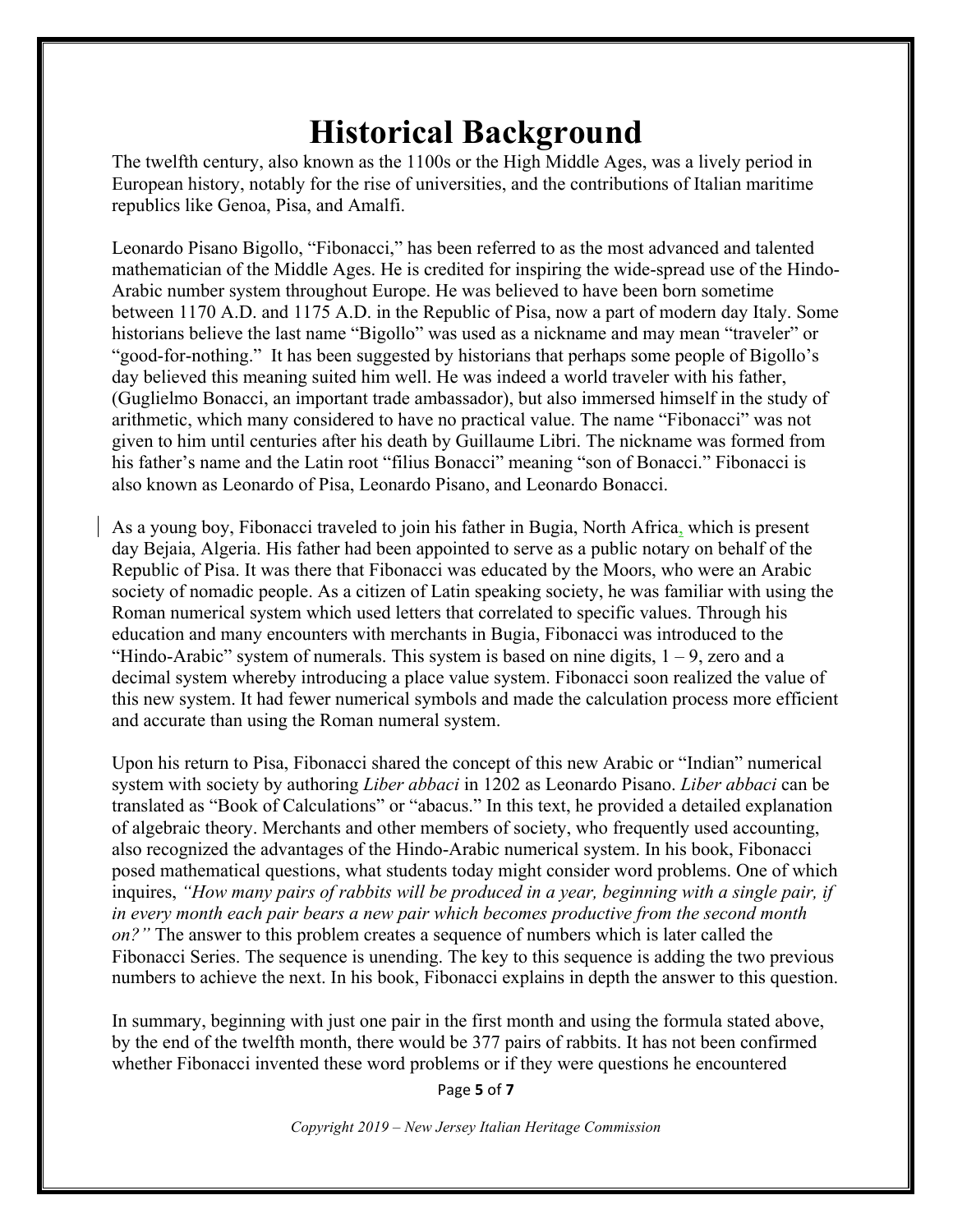during his studies abroad and included as part of his book. This first book also introduced lattice multiplication, place value, and Egyptian fractions. Many of these concepts are now a part of modern day mathematical lessons for young students. This book was later revised by Fibonacci following his meeting with the Holy Roman Emperor. Fibonacci developed his second text in 1220 titled *Practica geometriae*. The title of this book may not be difficult to translate, *The Practice of Geometry*. This book provided an understanding of practical theorems and proofs for surveyors.

Fibonacci's work drew the attention of scholars of the Holy Roman Emperor Frederick II. They in turn convinced Frederick II that he should meet with Fibonacci. During this meeting, Frederick's scholars developed many mathematical challenges for Fibonacci to solve. This prompted Fibonacci to write his third book, *Flos,* in 1225 which means the "Flower of Mathematics." It was within this book that Fibonacci provided detailed explanation of the mathematical questions he was challenged to solve. Fredrick II and his scholars were impressed with Fibonacci's solutions and his knowledge of mathematics. They praised him as "*the serious and learned Master Leonardo Bigollo…"* for sharing his knowledge with citizens and providing guidance to the Republic of Pisa on matters of accounting.

Fibonacci's final book in 1225, *Liber quadratorum*, was considered his most impressive, yet not most famous, endeavor. This book was the Book of Squares and explores Pythagorean triples. Fibonacci did write other texts, *Di minor guise and Elements,* but because of the time era, additional copies were handwritten and very few in number. Many copies have been lost over the course of time.

Fibonacci is believed to have died approximately 1240 A.D. His contributions to the world of mathematics has spanned for almost 800 years. His journals and mathematical texts provide insight to help modern societies understand more about life during the Middle Ages, important merchandise, ports for import and export, monetary conversions, cities that minted money, etc. Streets in both Pisa and Florence have been named in his honor. A statue of Fibonacci is located near the Cathedral in Pisa and also in Florence.

#### **Background Resources**:

Biography of Leonardo Pisano Fibonacci, Noted Italian Mathematician, Think Co. https://www.thoughtco.com/leonardo-pisano-fibonacci-biography-2312397 Hordadam, A.F. "Eight Hundred Years Young." The Australian Mathematics Teacher 31 (1975). Kimberling, Clark, Evansville University, Indiana. <http://faculty.evansville.edu/ck6/bstud/fibo.html > MEDIEVAL MATHEMATICS – FIBONACCI, https://www.storyofmathematics.com/medieval\_fibonacci.html O'Connor, JJ; Robertson, EF. "Leonardo Pisano Fibonacci." MacTutor History of Mathematics. October 1998. http://www-history.mcs.st-andrews.ac.uk/Biographies/Fibonacci.html Knotts, Dr. Ron. "Who was Fibonacci?" September 28, 2009. http://www.maths.surrey.ac.uk/hosted-sites/R.Knott/Fibonacci/fibBio.html

Page **6** of **7**